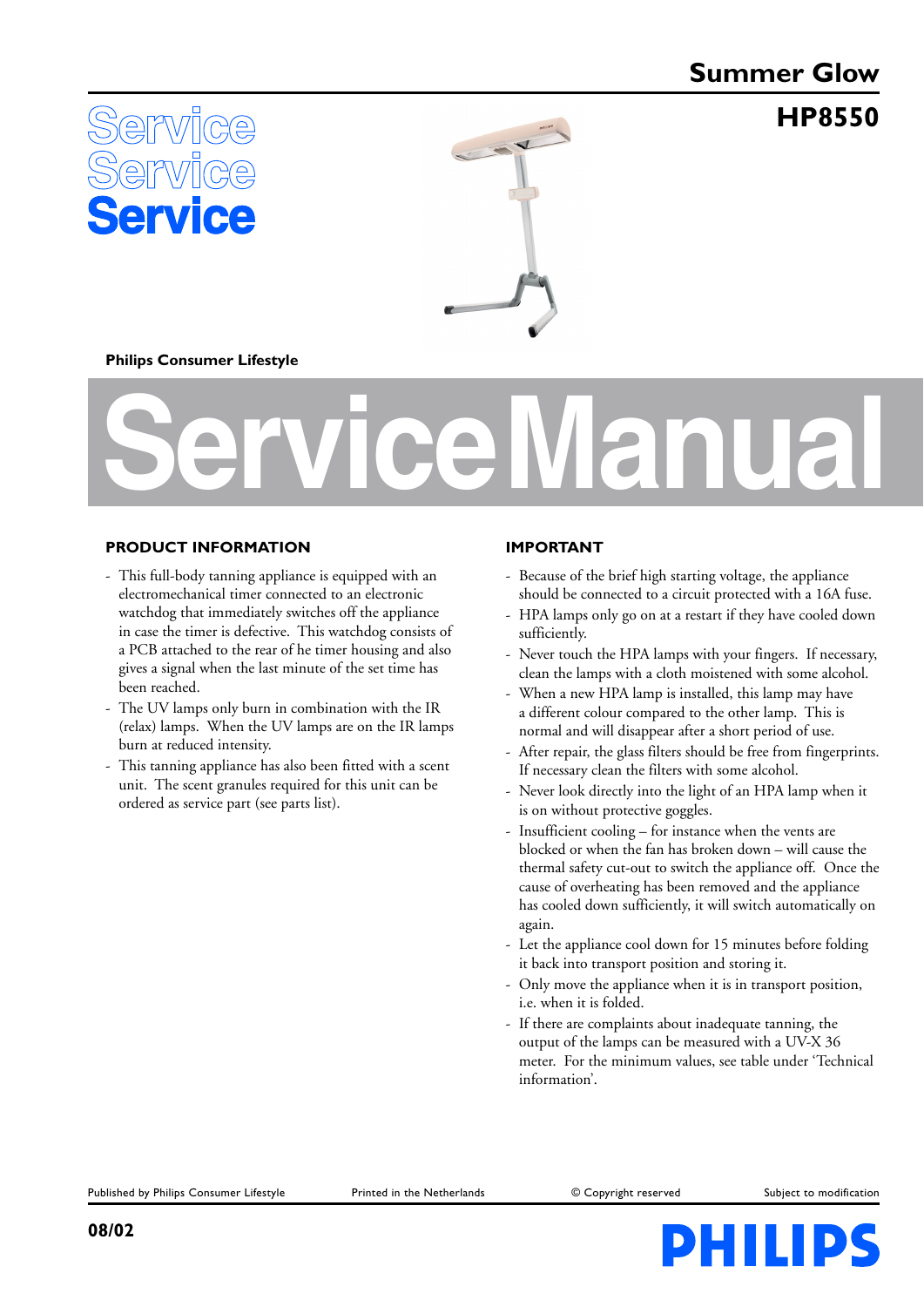## **HP8550 TECHNICAL INFORMATION**

| : $230 V - 50 Hz$ .                                                     |
|-------------------------------------------------------------------------|
| : Approx. 2200 W                                                        |
| : 16A                                                                   |
| : 2 x Philips Cleo HPA SYNERGIE                                         |
| : 2 x Philips type 15040R                                               |
| : KAIDA KCCD-G400                                                       |
| : 45 min. (motor driven)                                                |
| $: 190 \times 70$ cm                                                    |
| : 0.2 W/cm <sup>2</sup> at 65 cm. straight below the distance indicator |
| : 2x H B072                                                             |
|                                                                         |

- 
- 
- Safety : Class II Cenelec UV type 3
- Weight : Approx. 19 kg.

### **DISASSEMBLY & REPAIR INSTRUCTION**

#### **Always unplug the appliance before disassembly or repair!**

#### **1. Replacing lamps, fans and starters.**

- Fold the appliance out into operating position.
- Remove 12 screws on the bottom of the lamp housing.
- Remove the upper part of the lamp housing
- (the fans, starters and internal wiring are now accessible)
- Remove the screws of the mounting bridge
- Remove the reflector clamps.
- Remove the reflector. You have to lift the mounting bridge to do so.

#### **2. Replacing timer and lock grips.**

- Remove the timer knob.
- Undo the 4 screws under the knobs.
- Remove the timer front.
- Undo 6 screws of the timer housing.
- Remove the front of the timer housing.
- Timer and lock grips are now accessible.

#### **3. Replacing watchdog**

- Start disassembling the appliance as described under 2.
- Undo the 4 remaining screws.
- Remove the back of the timer housing.
- The watchdog is now accessible.

#### **4. Replacing seesaws (always replace both)**

- Make sure the slider is in bottom position.
- Start disassembling the appliance as described under 2.
- Remove the lock grips.
- Remove spring. Be careful, for the spring is tensioned.
- Remove 2 shafts.
- Remove the seesaws.

#### **5. Stand**

- The column of the stand has been mounted by means of a hydraulic press and cannot be removed without causing serious damage.
- As a result, the hinge housing cannot be disassembled either.
- The legs have been mounted on the paw by means of a hydraulic press and cannot be removed without causing serious damage.

#### **To replace the hinge housing assy:**

- Undo the screws of the main grip.
- Take the main grip off stand.
- Remove the black plastic tube from the column.
- Slide the lamp housing together with the slider off the column.

#### **To replace the paw and the paw cap (L&R) and the wheels:**

- Undo the screw on the inside of the paw.
- Unsnap the paw caps.
- The wheels are now accessible.
- Undo 4 screws in the point of rotation of the paw to detach the paw.

#### **To replace the sliding plug leg:**

- To replace the sliding plug of the leg, the existing sliding plug has to be smashed with the pointed end of a hammer; otherwise it can't be removed without damaging the leg. A new sliding plug can simply be snapped onto the leg.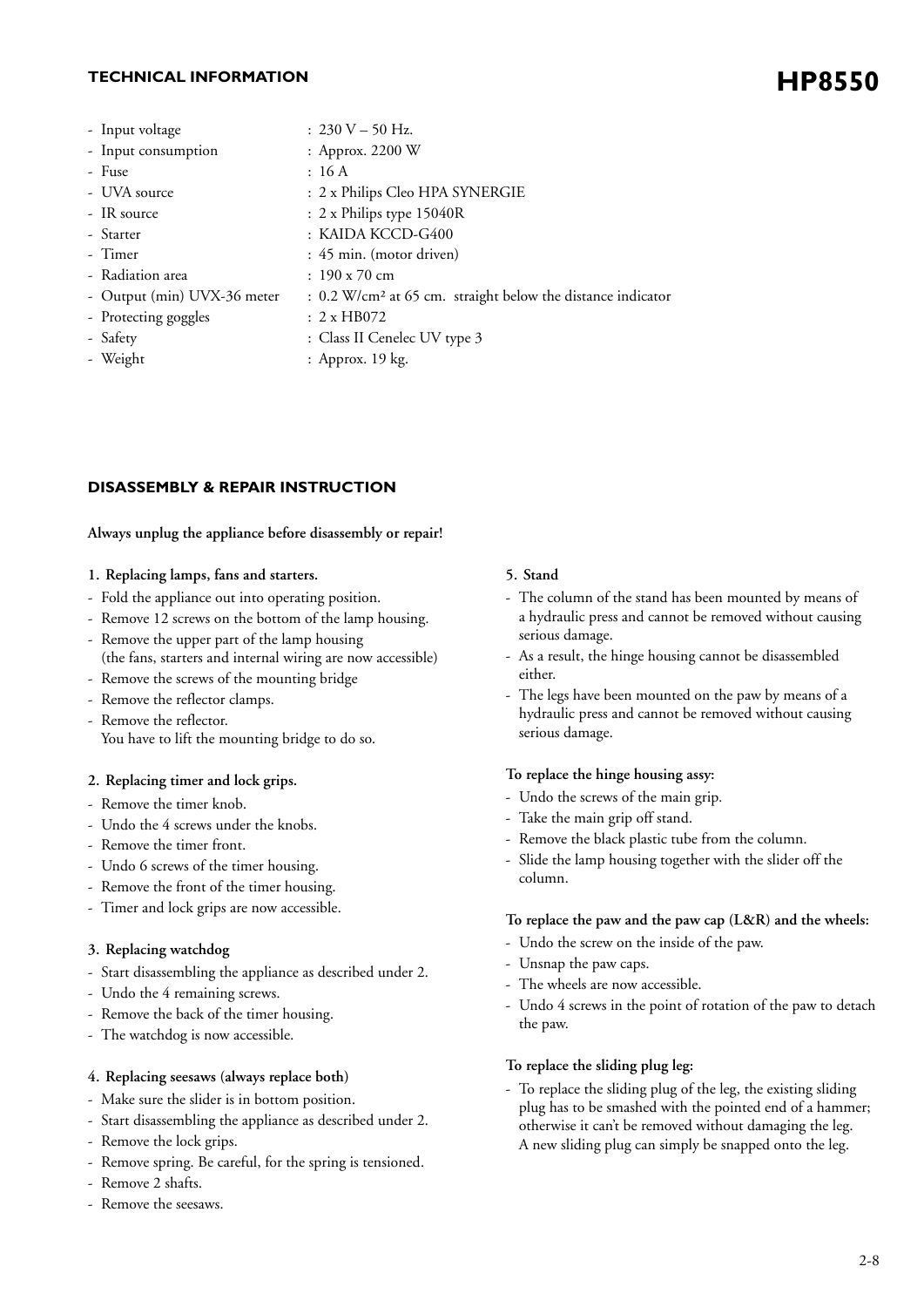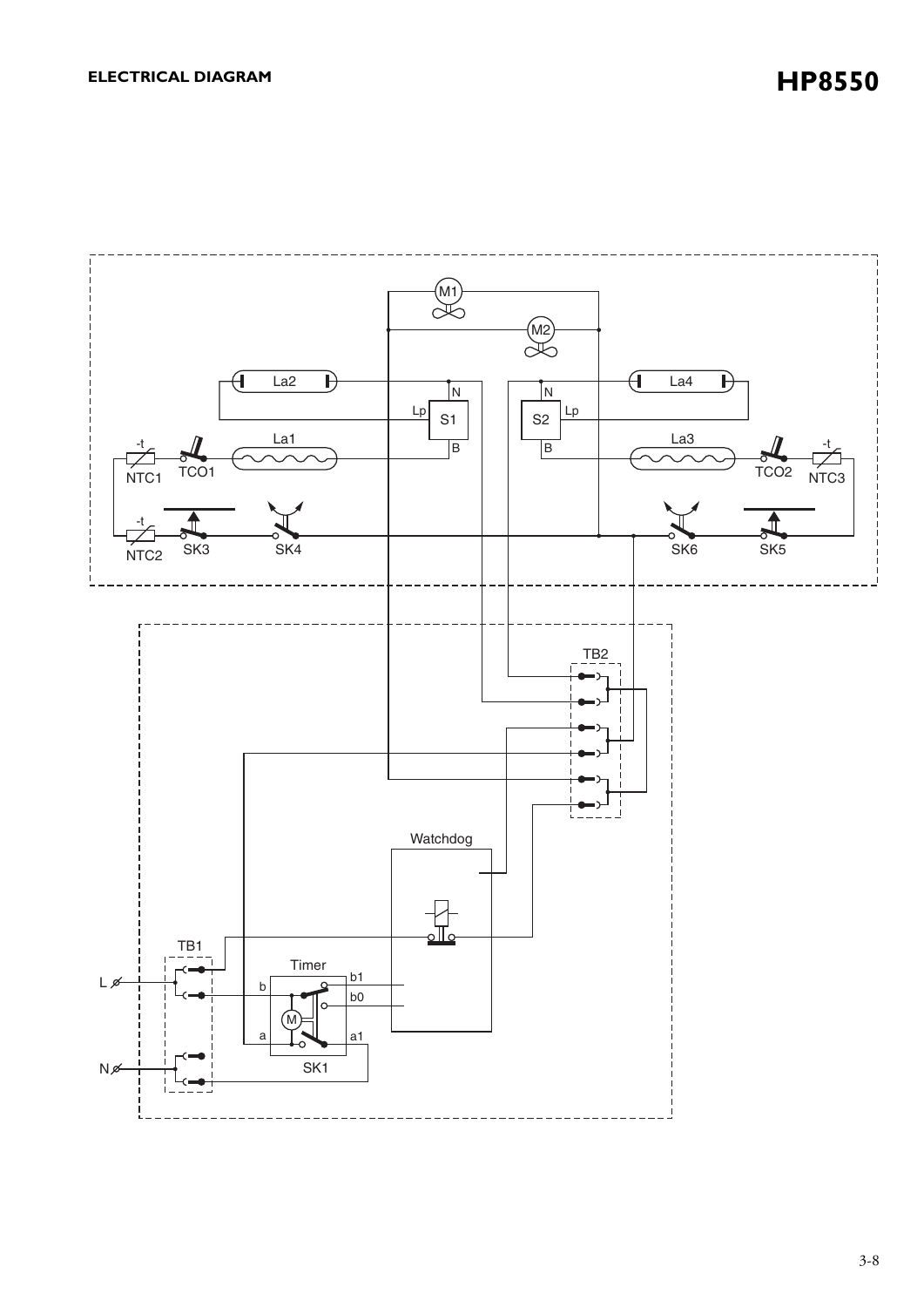## **PARTS LIST**

| Item | Service code   | Description            | Ite                   |
|------|----------------|------------------------|-----------------------|
| 1    | 4222 062 95940 | Paw cap R              | 1'                    |
| 2    | 4222 062 95950 | Leg assy R             | $\overline{2}$        |
| 3    | 4222 062 95960 | Leg assy L             | $\overline{2}$        |
| 4    | 4222 062 95970 | Leg sliding plug (set) | $\overline{2}$        |
| 5    | 4222 062 97181 | Hinge assy             | $\overline{2}$        |
| 6    | 4222 062 95990 | Paw cap L              | $\mathfrak{2}$        |
| 7    | 4222 062 96000 | Wheel                  | $\overline{2}$        |
| 8    | 4222 062 96010 | Fan assy               | $\overline{2}$        |
| 9    | 4222 062 96020 | Slider assy            | $\mathbf{2}^{\prime}$ |
| 10   | 4222 062 96030 | Main flex EU           | $\overline{2}$        |
|      | 4222 062 96040 | Main flex UK           | 2 <sup>1</sup>        |
|      | 4222 062 96050 | Main flex CH           | 3 <sup>1</sup>        |
| 11   | 4222 062 96070 | Timer MS 65 (45 min.)  | 3                     |
| 12   | 4222 062 97101 | Timer housing middle   | 3 <sup>2</sup>        |
| 13   | 4222 062 97111 | Timer housing front    | 3                     |
| 14   | 4222 062 97131 | Knob timer             | 3 <sup>1</sup>        |
| 15   | 4222 062 97121 | Timer housing back     | 3 <sup>2</sup>        |
| 16   | 4222 062 96170 | Watch dog              | $\mathfrak{Z}$        |
| 17   | 4822 265 30284 | Connecting block 3S    | $3^{\circ}$           |
| 18   | 4222 062 96190 | Sea saw (set)          | $\overline{3}$        |
|      |                |                        |                       |

| Item | Service code   | Description                   |
|------|----------------|-------------------------------|
| 19   | 4222 062 97081 | Lamp housing US               |
| 20   | 4822 404 40639 | Switch bracket                |
| 21   | 4822 214 12272 | Starter HPA                   |
| 22   | 4822 271 30619 | Micro switch                  |
| 23   | 4822 410 40417 | Switch pin                    |
| 2.4  | 4222 062 96230 | 17 tabs PCB                   |
| 25   | 4222 062 97091 | Lamp housing LS               |
| 26   | 4222 062 95020 | Distance indicator            |
| 27   | 4222 062 96280 | Screw (set 3.5x20 and 3.5x12) |
| 28   | 4222 062 96290 | Lamp HPA                      |
| 29   | 4222 062 96300 | Lamp IR                       |
| 30   | 4222 062 95920 | Thermal cut off 90 °C         |
| 31   | 4222 062 96310 | Lamp holder assy IR           |
| 32   | 4222 062 95250 | Reflector clamp               |
| 33   | 4822 325 20102 | Lamp holder HPA               |
| 34   | 4222 062 96320 | Reflector assy                |
| 35   | 4222 062 94580 | NTC resistor 22W              |
| 36   | 4222 062 94570 | NTC connector                 |
| 37   | 4222 062 96330 | Scent refill packages HB 080  |
| 38   | 4822 690 80147 | Protecting Goggles HB 072     |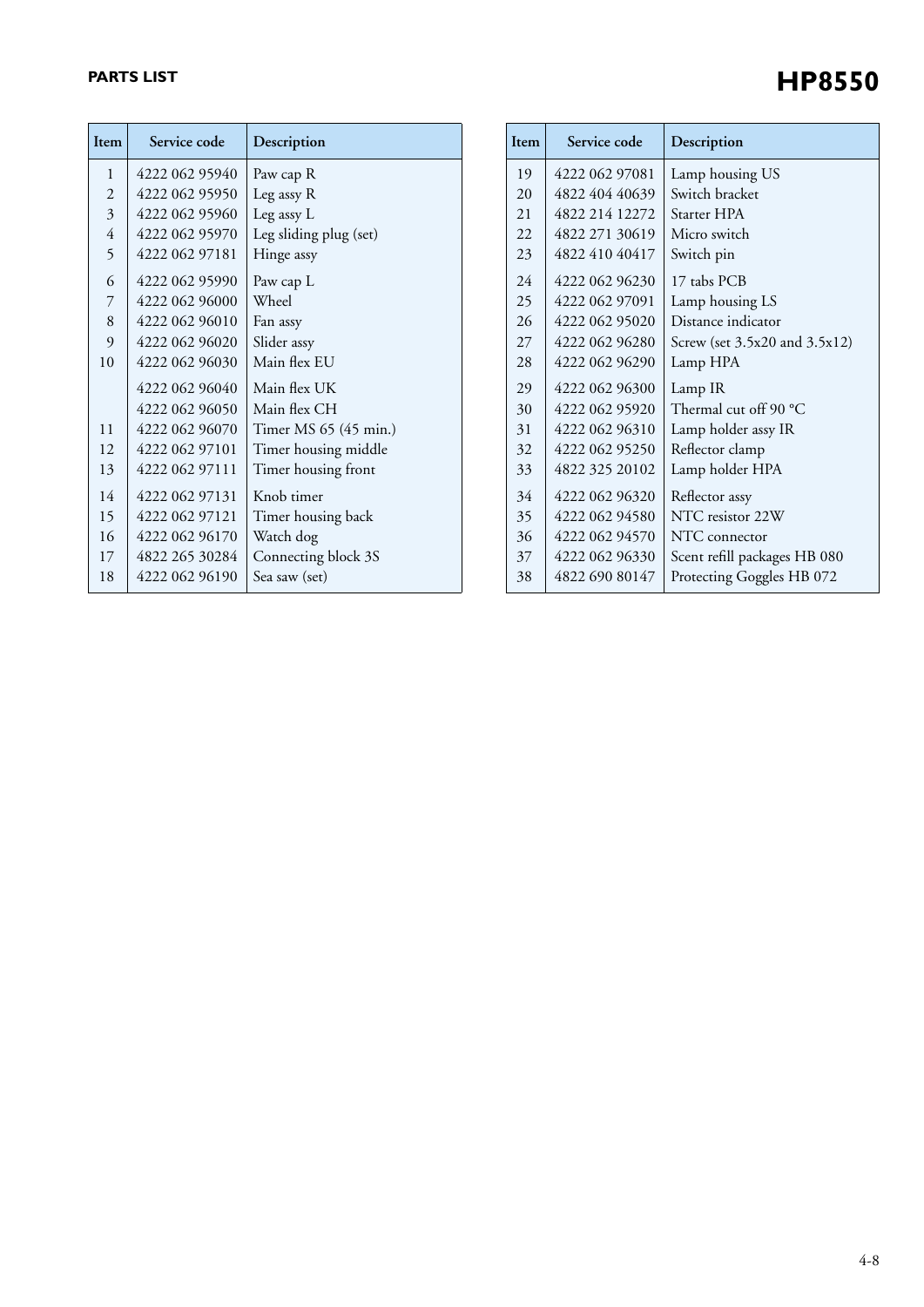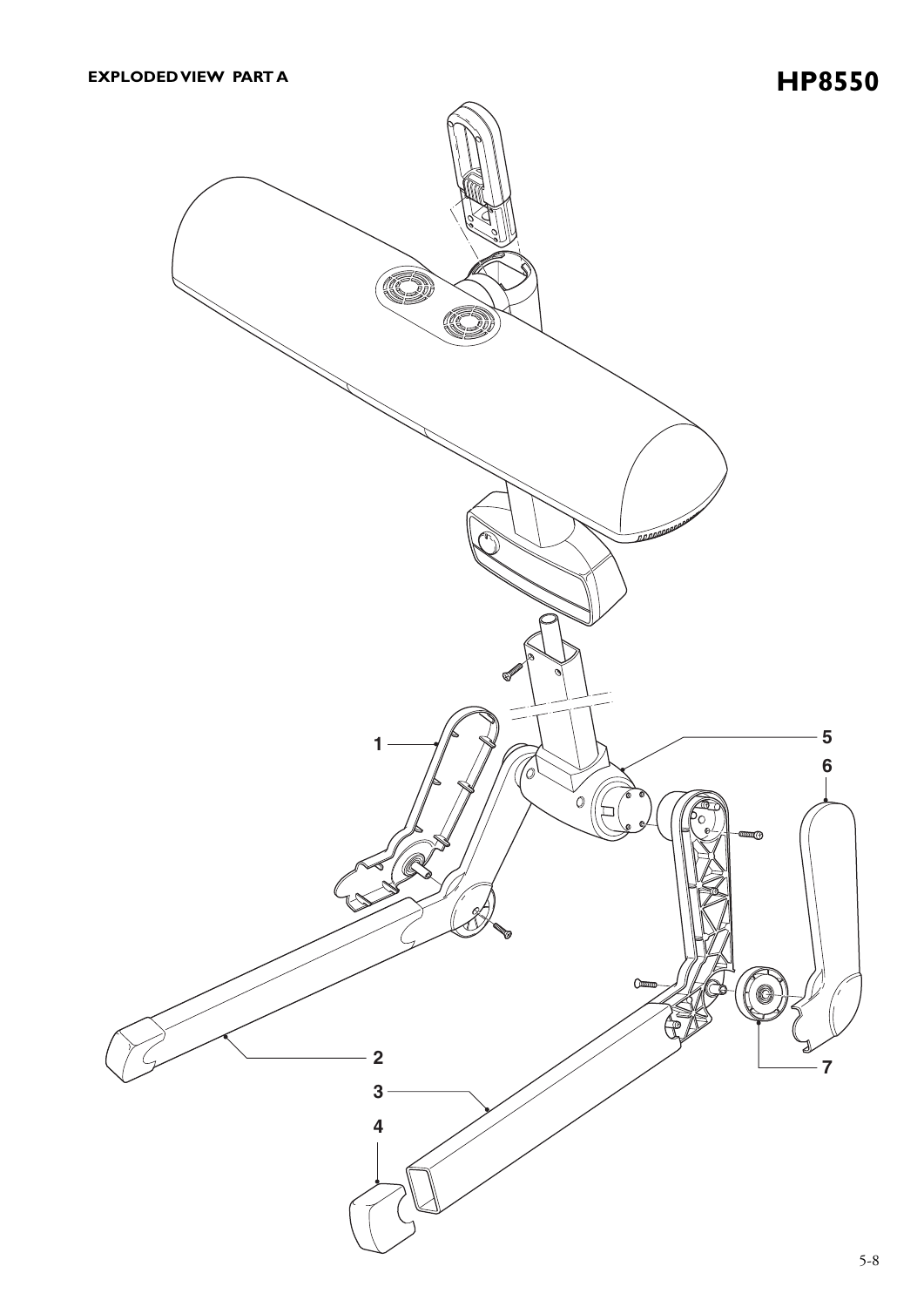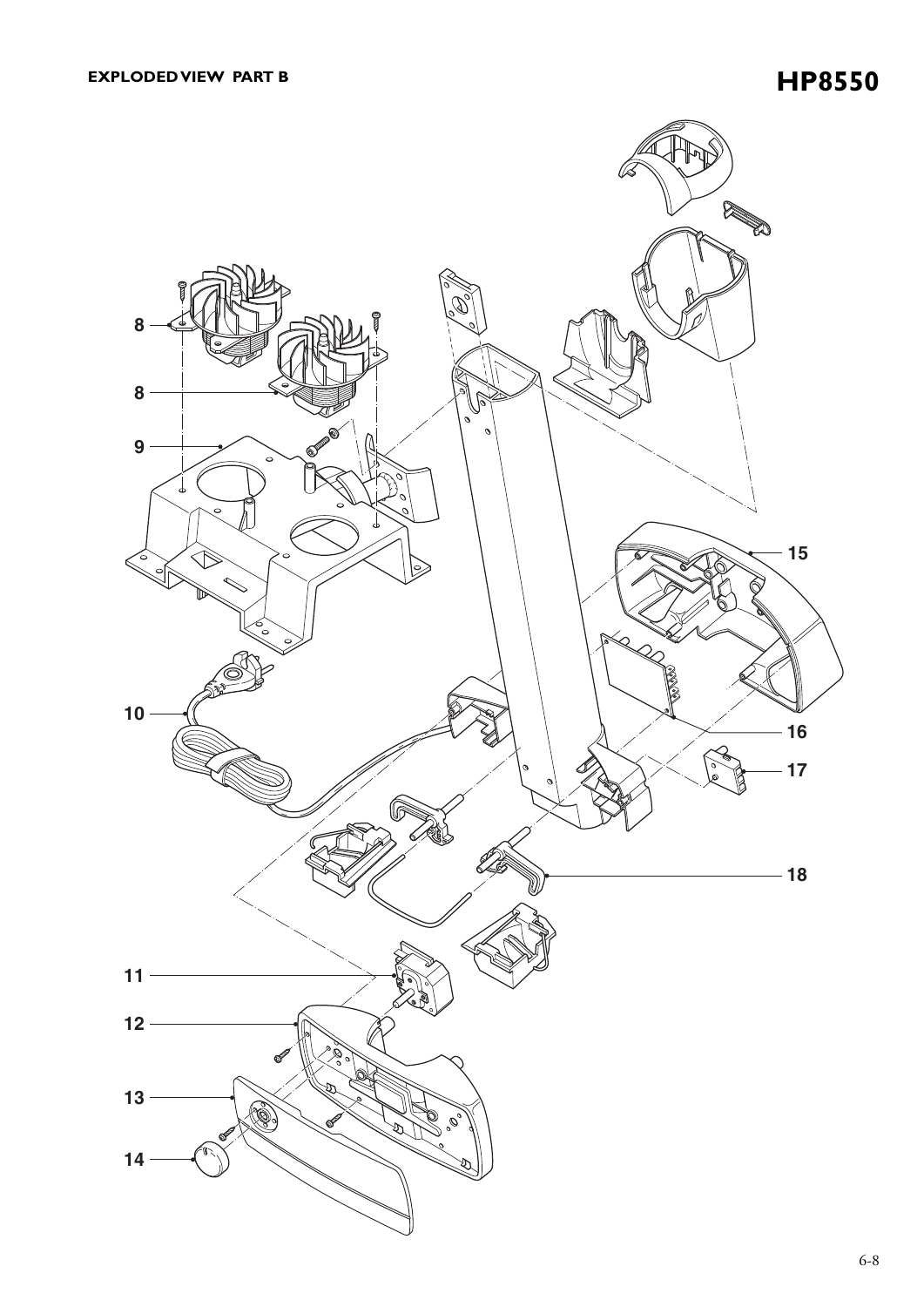